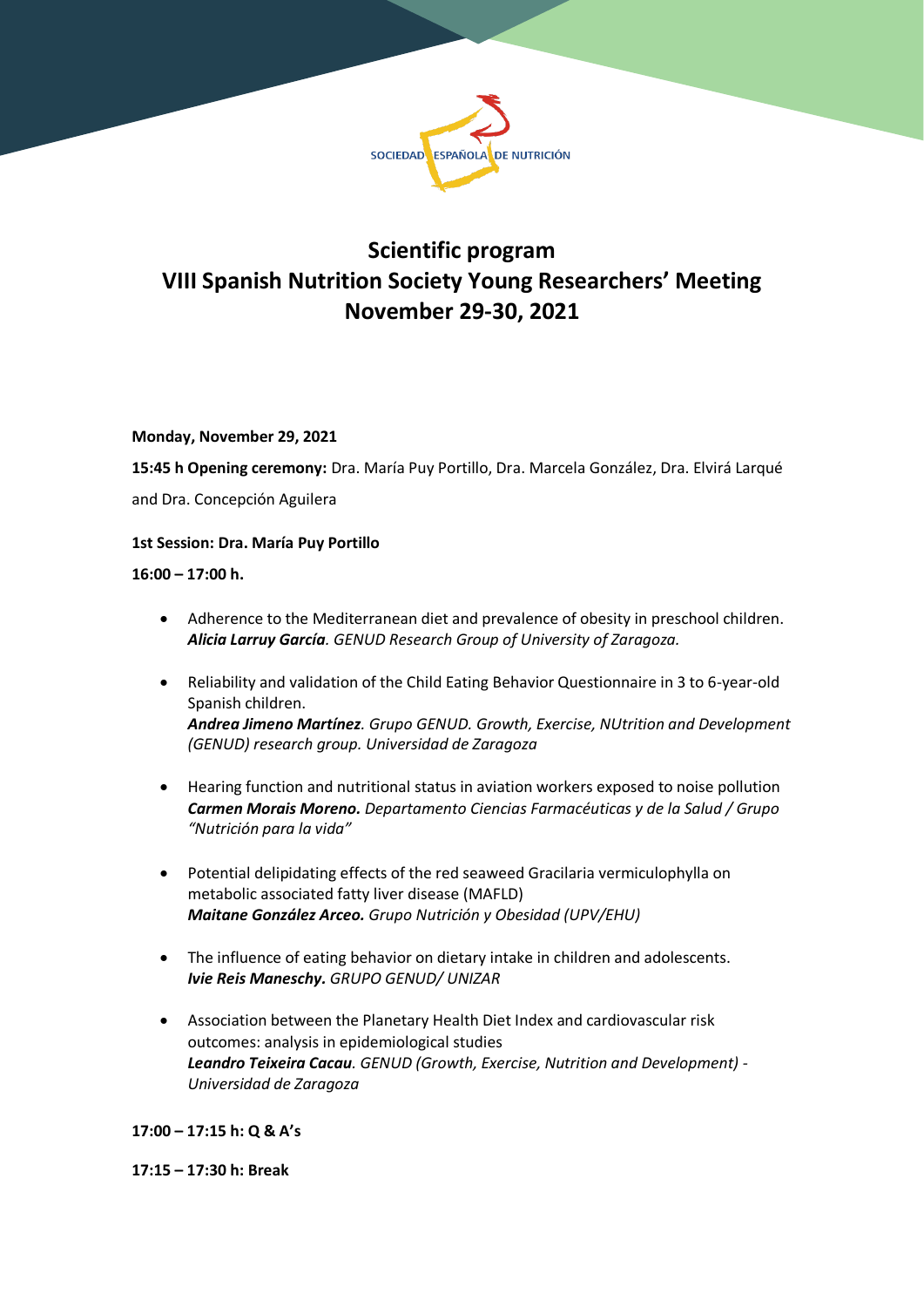

#### **2nd Session: Dra. Concepción Aguilera**

#### **17:30-18:30 h**

- Low- and No-Calorie Sweetener (LNCS) Presence and Consumption Amongst the Portuguese Adult Population" *Marina Redruello Requejo. Departamento de Ciencias Farmacéuticas y de la Salud, Facultad de Farmacia, Universidad San Pablo-CEU. Grupo USP-CEU de Excelencia "Nutrición para la vida (Nutrition for Life)", ref: E02/0720.*
- Development of breakfast routine over time in European children and adolescents. *Natalia Giménez Legarre. GENUD Research Group. Universidad de Zaragoza.*
- Can food parenting practices explain the association between socioeconomic status and children's food intake? The Feel4Diabetes-study *Paloma Flores Barrantes. GENUD Research Group, Universidad de Zaragoza*
- Effect of COVID-19 Lockdown on Dietary Habits and Lifestyle of Food Science Students and Professionals from Spain *Ricard Celorio i Sardà. Departamento de Nutrición, Ciencias de la Alimentación y Gastronomía de la Universidad de Barcelona / Grupo de Investigación de Compuestos Bioactivos de los Alimentos*
- Prevalence of metabolic syndrome in adolescents: a cross-sectional study from the SI! Program for Secondary Schools Program *Patricia Bodega. Equipo Científico Fundación Privada SHE*
- Effects of edible flowers on Caenorhabditis elegans fat storages *Sonia Núñez Alonso. Grupo de Investigación Phyto-Pharm, Departamento de Farmacia, Facultad de Ciencias de la Salud, Universidad San Jorge*

**18:30-18:45 h: Q & A's.**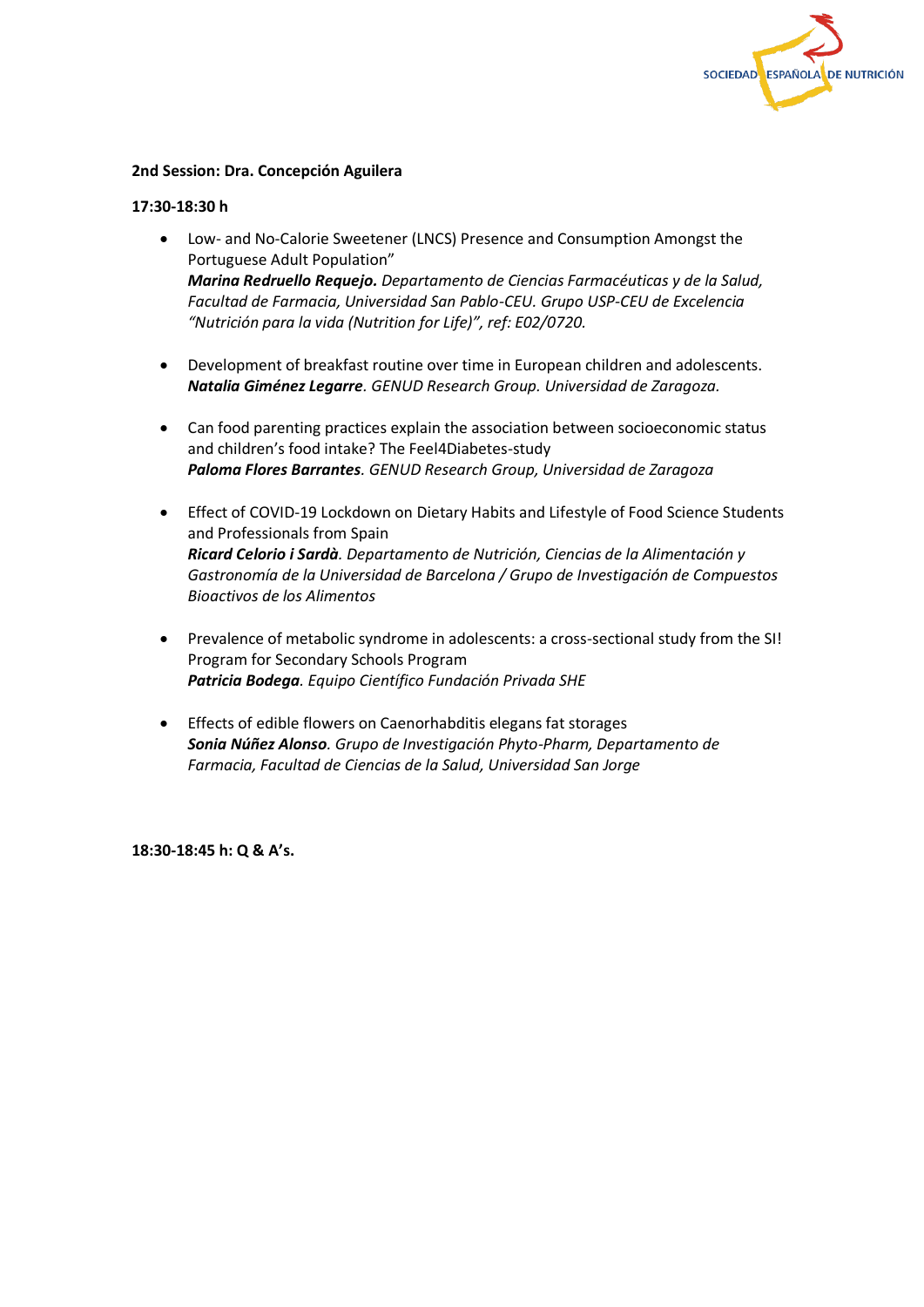

**Tuesday, November 30, 2021**

#### **3rd Session: Dra. Marcela González-Gross**

#### **16:00 – 17:00 h.**

- Effect of carob-fruit-extract-enriched meat consumption on plasma and brain antioxidant status of early-stage T2DM rats *Anastasia Parfenova. Facultad de Farmacia, Universidad Complutense de Madrid.*
- Changes in the dietary profile of celiac people during 1 year on a GFD *Gesala Perez Junquera. Universidad el País Vasco (UPV/EHU)*
- Silicon exerts hypolipidemic effect by modulating intestinal absorptive area and cholesterol transporters in diet and streptozotocin-induced type 2 diabetic model *Marina Hernández Martín. Facultad de Farmacia, Universidad Complutense de Madrid. Departamento de Farmacología, Farmacognosia y Botánica. Grupo de investigación: Nutrición y salud cardiovascular.*
- Silicon intake enhances brain insulin sensitivity and the antioxidant balance in latestage diabetic rats *Rocío Redondo-Castillejo. Facultad de Farmacia, Universidad Complutense de Madrid.*
- Hydroxytyrosol and tryptophan´s metabolites: Implications in cardiovascular disease *Marta Gallardo Fernández. Departamento de Nutrición y Bromatología, Toxicología y Medicina Legal, Área de Nutrición y Bromatología, Facultad de Farmacia, Universidad de Sevilla/ Calidad y Bioactividad de Alimentos Vegetales y Fermentados.*

**17:00 – 17:15 h: Q & A's** 

**17:15 – 17:30 h: Break**